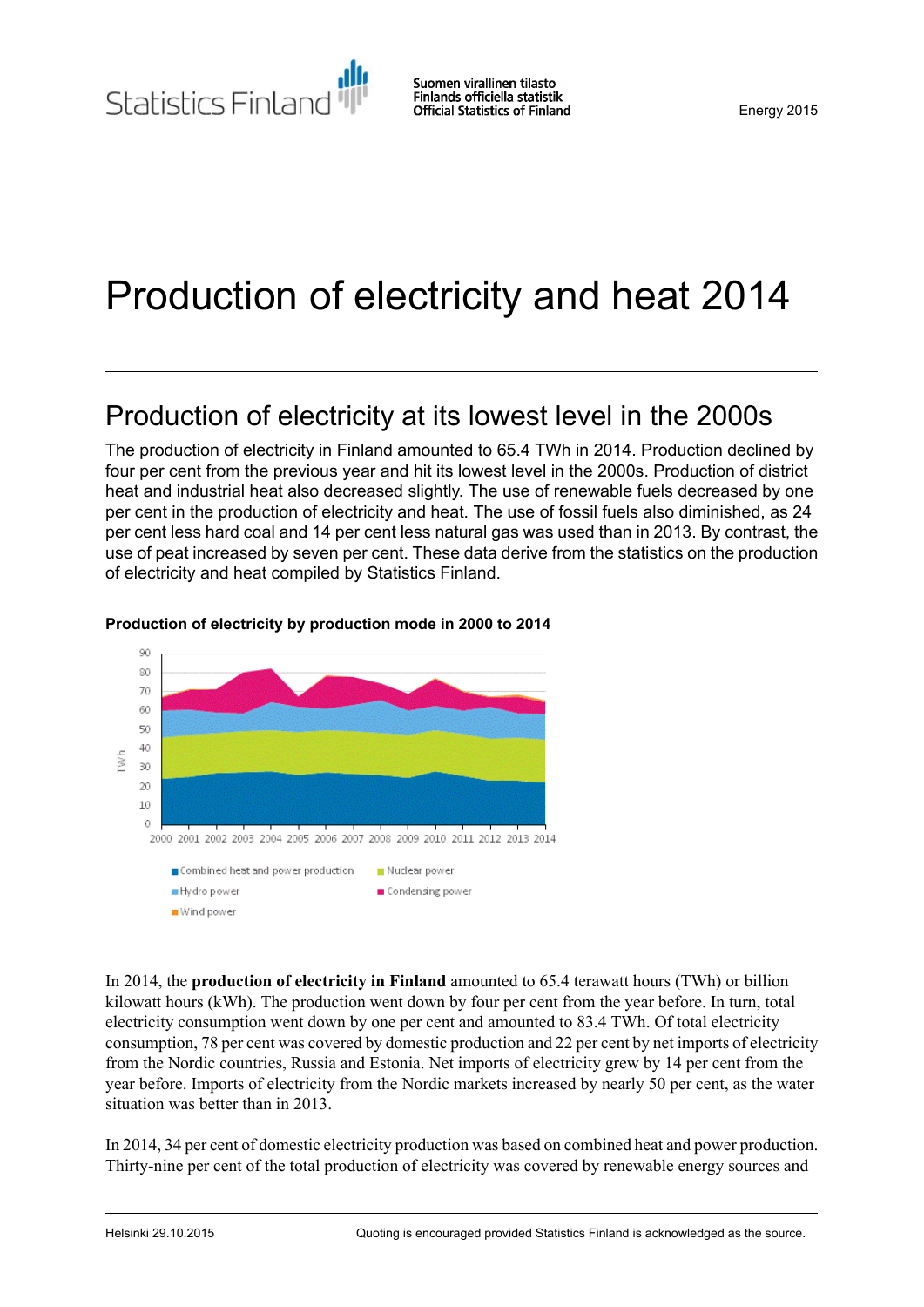21 per cent by fossil fuels. Thirty-five per cent of electricity was produced with nuclear power and five per cent with peat. Over one-half of the electricity produced with renewable energy sources was produced with hydro power and almost all of the remainder with wood. The amount of electricity produced with renewable energy sourcesincreased by two per cent from 2013 because the amount of electricity produced with hydro power grew by four per cent and that produced with wind power by 43 per cent. Correspondingly, the amount of electricity produced with wood decreased by two per cent. The amount of electricity produced with fossil fuels declined by 21 per cent from the year before, as the amount produced with hard coal fell by 25 per cent and that produced with natural gas by 21 per cent. By contrast, the amount of electricity produced with peat grew by eight per cent from 2013. There is great annual variation in the use of peat due to the weather dependency of peat production.

|                                    |      |      | Electricity, TWh District heat, TWh Industrial heat, TWh Fuels used, PJ <sup>1)</sup> |       |
|------------------------------------|------|------|---------------------------------------------------------------------------------------|-------|
| Separate production of electricity |      |      |                                                                                       |       |
| - Hydro power                      | 13,2 |      |                                                                                       |       |
| - Wind power                       | 1,1  |      |                                                                                       |       |
| - Nuclear power                    | 22,6 |      |                                                                                       |       |
| - Condensing power $^{2)}$         | 6,3  |      |                                                                                       | 64,3  |
| - Total                            | 43,3 |      |                                                                                       | 64,3  |
| Combined heat and power production | 22,1 | 25,5 | 43,3                                                                                  | 397,7 |
| Separate heat production           |      | 8,8  | 8,7                                                                                   | 73,0  |
| <b>Total production</b>            | 65,4 | 34,3 | 52,0                                                                                  | 534,9 |
| Net imports of electricity         | 18,0 |      |                                                                                       |       |
| <b>Total</b>                       | 83,4 | 34,3 | 52,0                                                                                  | 534,9 |

#### **Electricity and heat production by production mode in 2014**

1) In calculating total primary energy used, hydro power, wind power and net imports of electricity are made commensurate with fuels according to directly obtained electricity (3.6 PJ/TWh). Total nuclear energy used is calculated at the efficiency ratio of 33 per cent from produced nuclear power (10.91 PJ/TWh).

2) Condensing power includes condensing power plants, shares of condensing electricity of combined heat and power production plants, and peak gas turbines and similar separate electricity production plants.

The production of **district heat** totalled 34.3 TWh in 2014. The production went down by one per cent year-on-year. The use of renewable fuels in the production of district heat grew by seven per cent from the year before. One-half of district heat was produced with fossil fuels, whose use fell, however, by six per cent from one year ago. District heat was produced most with wood fuels, coal and natural gas.

The **production of industrial heat** was 52 TWh in 2014. The production went down by one per cent from the year before. Over 70 per cent of heat produced by industry for its own needs was based on renewable fuels. The biggest users of industrial heat is the forest industry, which uses its own fuels in production, like black liquor and other wood fuels. In the chemical and metal industries, part of the use of heat is considered as direct fuel use, and is thus not visible in the production figures on heat.

The statistics on the production of electricity and heat cover almost the entire production of electricity connected to the grid. Small-scale production, like solar power is not yet included in the figures, but statistics compilation is being developed. The statistics do not cover small heat plants nor small-scale industrial heat production.

Links:

Statistics Finland's heat [production](http://www.stat.fi/keruu/ene/index_en.html) inquiry

Finnish Energy [Industries](http://energia.fi/en/statistics-and-publications/electricity-statistics)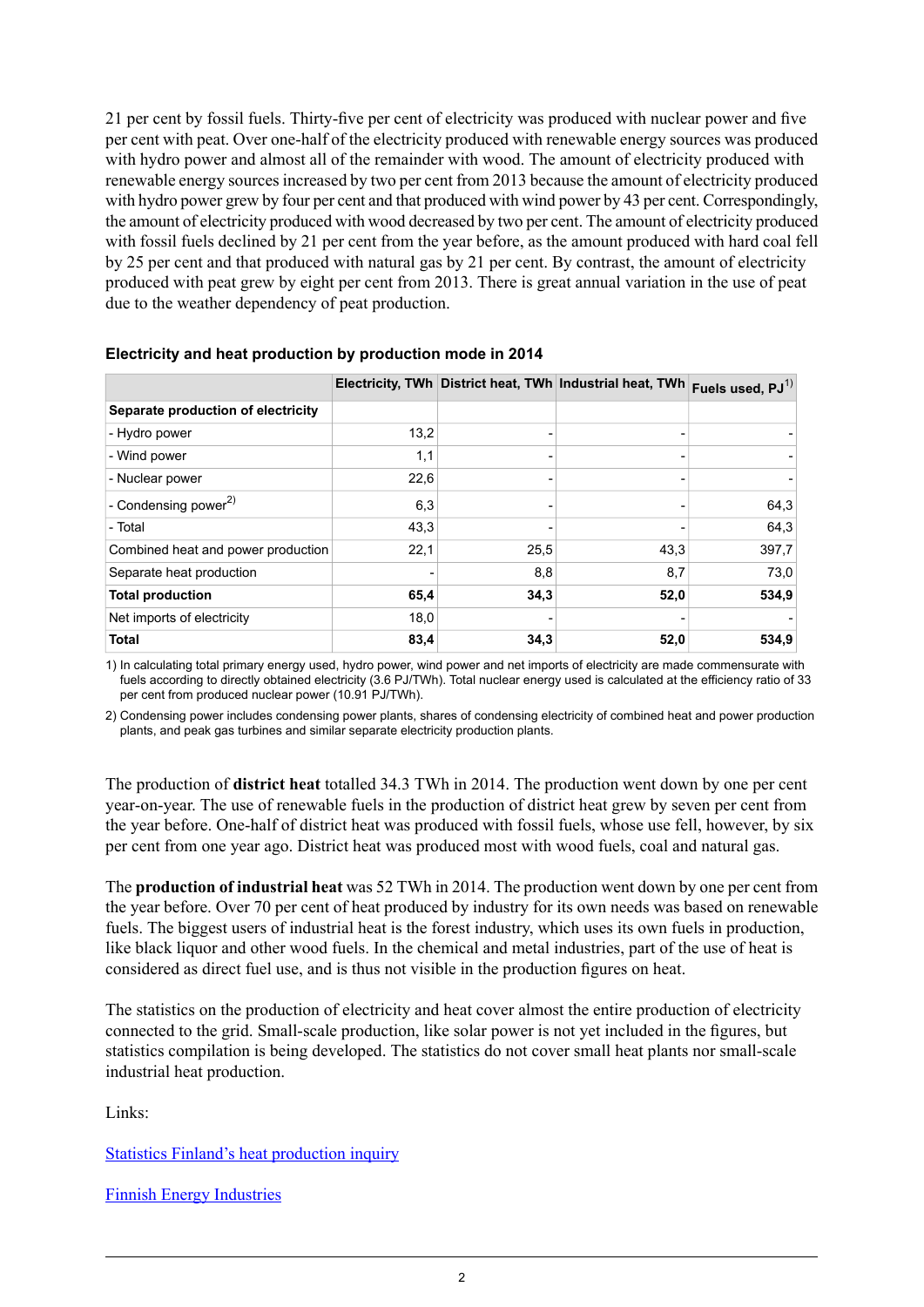## **Contents**

## **Tables**

### **Appendix tables**

## Figures

### **Appendix figures**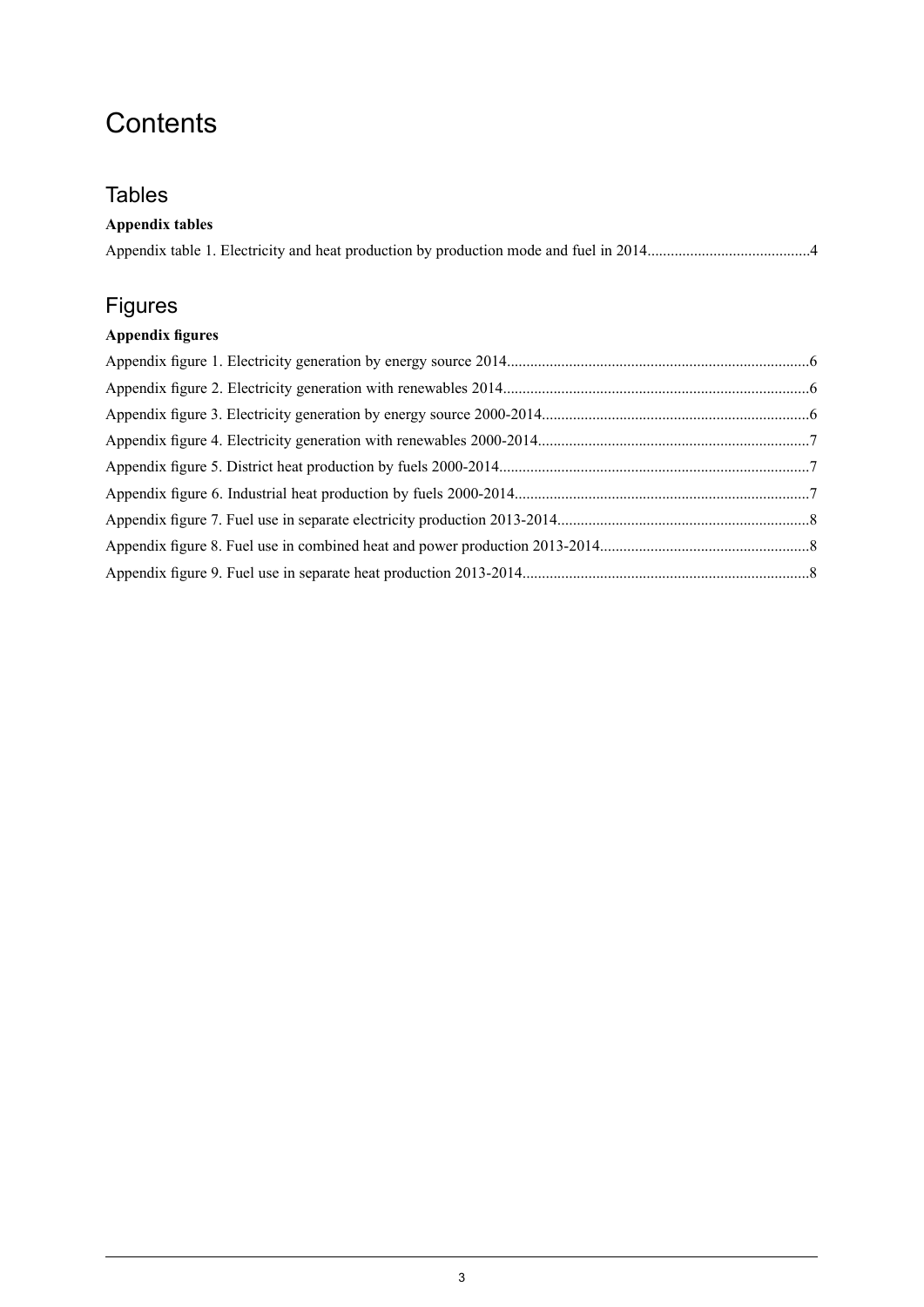## Appendix tables

<span id="page-3-0"></span>

| Appendix table 1. Electricity and heat production by production mode and fuel in 2014 |  |  |  |  |  |
|---------------------------------------------------------------------------------------|--|--|--|--|--|
|                                                                                       |  |  |  |  |  |

|                                      |                                                | Electricity,<br><b>GWh</b> | District heat, Industrial<br>GWh | heat, GWh | Fuels used,<br>GWh | Fuels used, TJ |
|--------------------------------------|------------------------------------------------|----------------------------|----------------------------------|-----------|--------------------|----------------|
| Condensing<br>power                  | Oil                                            | 74                         |                                  |           | 310                | 1 1 1 6        |
|                                      | Hard coal                                      | 3705                       |                                  |           | 9502               | 34 207         |
| $\boldsymbol{production}^{1)}$       | Natural gas                                    | 62                         |                                  |           | 184                | 661            |
|                                      | Other fossil <sup>2)3)</sup>                   | 347                        |                                  |           | 1 3 6 5            | 4915           |
|                                      | Peat                                           | 822                        |                                  |           | 2 3 3 2            | 8 3 9 7        |
|                                      | Black liquor and other<br>concentrated liquors | 281                        |                                  |           | 1 0 4 4            | 3757           |
|                                      | Other wood fuels                               | 832                        |                                  |           | 2 3 8 4            | 8584           |
|                                      | Other renewables <sup>2)4)</sup>               | 46                         |                                  |           | 165                | 592            |
|                                      | Other energy sources <sup>5)</sup>             | 142                        |                                  |           | 568                | 2045           |
|                                      | <b>Total</b>                                   | 6 3 1 0                    |                                  |           | 17854              | 64 273         |
| <b>Combined</b>                      | Oil                                            | 127                        | 143                              | 1 0 5 0   | 1665               | 5993           |
| heat and<br>power                    | Hard coal                                      | 3745                       | 7 2 1 5                          | 270       | 12 842             | 46 233         |
| production <sup>6)</sup> Natural gas |                                                | 5 3 2 4                    | 4 252                            | 3458      | 14 948             | 53 814         |
|                                      | Other fossil <sup>2)3)</sup>                   | 467                        | 1 0 0 9                          | 917       | 2974               | 10707          |
|                                      | Peat                                           | 2 3 7 0                    | 4 2 6 3                          | 3 2 1 7   | 11 904             | 42 855         |
|                                      | Black liquor and other<br>concentrated liquors | 5 0 5 7                    | 196                              | 24 467    | 37438              | 134 775        |
|                                      | Other wood fuels                               | 4 3 4 5                    | 7 3 9 7                          | 8 3 5 7   | 24 342             | 87 633         |
|                                      | Other renewables <sup>2)4)</sup>               | 401                        | 744                              | 444       | 2 0 4 1            | 7 3 4 7        |
|                                      | Other energy sources <sup>5)</sup>             | 294                        | 262                              | 1079      | 2 3 2 1            | 8 3 5 4        |
|                                      | <b>Total</b>                                   | 22 130                     | 25 481                           | 43 259    | 110 475            | 397 710        |
| Separate                             | Oil                                            | $\overline{\phantom{a}}$   | 831                              | 794       | 2781               | 10 011         |
| production<br>of heat $^{7)}$        | Hard coal                                      |                            | 814                              | 376       | 1 3 1 8            | 4 7 4 3        |
|                                      | Natural gas                                    |                            | 2701                             | 1744      | 4921               | 17717          |
|                                      | Other fossil <sup>2)3)</sup>                   |                            | 185                              | 192       | 453                | 1631           |
|                                      | Peat                                           |                            | 838                              | 563       | 1656               | 5960           |
|                                      | Black liquor and other<br>concentrated liquors |                            | 20                               | 780       | 878                | 3 160          |
|                                      | Other wood fuels                               |                            | 2 190                            | 2 5 4 2   | 5 5 5 2            | 19988          |
|                                      | Other renewables <sup>2)4)</sup>               |                            | 203                              | 125       | 397                | 1430           |
|                                      | Other energy sources <sup>5)</sup>             |                            | 1 0 5 5                          | 1614      | 2 3 0 9            | 8 3 1 4        |
|                                      | <b>Total</b>                                   |                            | 8837                             | 8729      | 20 265             | 72954          |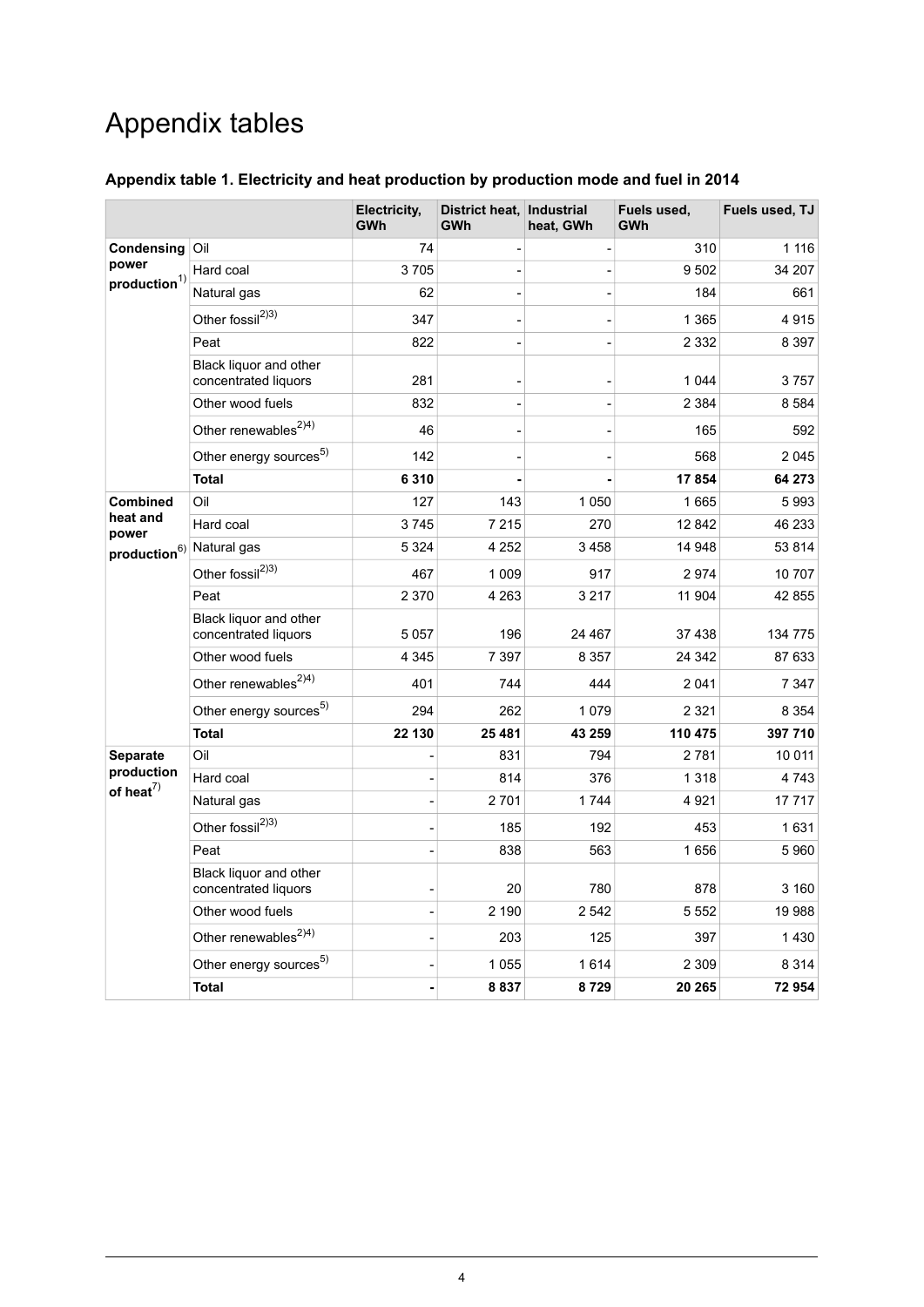|              |                                                | Electricity,<br><b>GWh</b> | District heat.<br>GWh | <b>Industrial</b><br>heat, GWh | Fuels used,<br>GWh | Fuels used, TJ |
|--------------|------------------------------------------------|----------------------------|-----------------------|--------------------------------|--------------------|----------------|
| <b>Total</b> | Oil                                            | 201                        | 974                   | 1843                           | 4755               | 17 120         |
|              | Hard coal                                      | 7450                       | 8 0 2 9               | 646                            | 23 662             | 85 183         |
|              | Natural gas                                    | 5 3 8 6                    | 6953                  | 5 2 0 1                        | 20 053             | 72 192         |
|              | Other fossil <sup>2)3)</sup>                   | 814                        | 1 1 9 5               | 1 1 0 8                        | 4 7 9 2            | 17 252         |
|              | Peat                                           | 3 1 9 2                    | 5 1 0 1               | 3780                           | 15892              | 57 212         |
|              | Black liquor and other<br>concentrated liquors | 5 3 3 8                    | 215                   | 25 247                         | 39 35 9            | 141 692        |
|              | Other wood fuels                               | 5 1 7 7                    | 9587                  | 10899                          | 32 279             | 116 205        |
|              | Other renewables <sup><math>2)4)</math></sup>  | 447                        | 947                   | 569                            | 2 6 0 3            | 9 3 7 0        |
|              | Other energy sources <sup>5)</sup>             | 436                        | 1 3 1 7               | 2693                           | 5 1 9 8            | 18713          |
|              | <b>Total</b>                                   | 28 440                     | 34 318                | 51 988                         | 148 594            | 534 938        |

1) Condensate parts produced in connection with combined heat and power production were calculated with condensing power.

Mixed fuels (such as recycled fuel) are divided into renewable and fossil fuels in ratio to the fossil and biodegradable coal contained 2) in them.

Other fossil fuels include blast furnace gas and coke oven gas and coke, and plastics fuels and other waste fuels and the fossil 3) part of mixed fuels.

4) Other renewable fuels comprise the bio part of mixed fuels and biogas.

5) Other energy sources include hydrogen, electricity, and reaction and secondary heat of industry.

6) Combined heat and power production includes pure combined production.

7) Reduction heat produced in connection with condensate production and combined heat and power production were calculated in separate production of heat.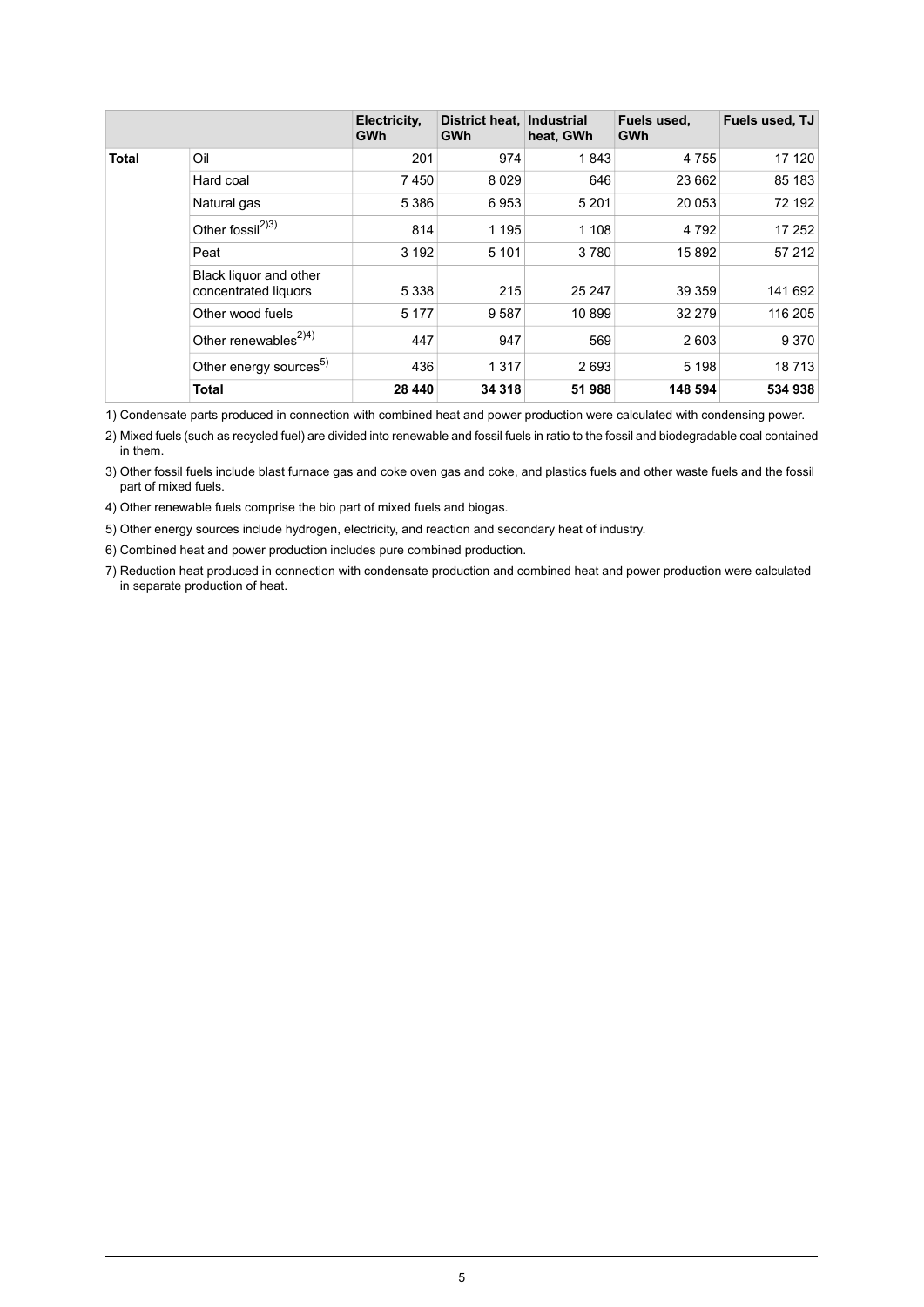## Appendix figures



#### <span id="page-5-0"></span>**Appendix figure 1. Electricity generation by energy source 2014**

<span id="page-5-1"></span>





<span id="page-5-2"></span>**Appendixfigure3. Electricity generation byenergysource2000-2014**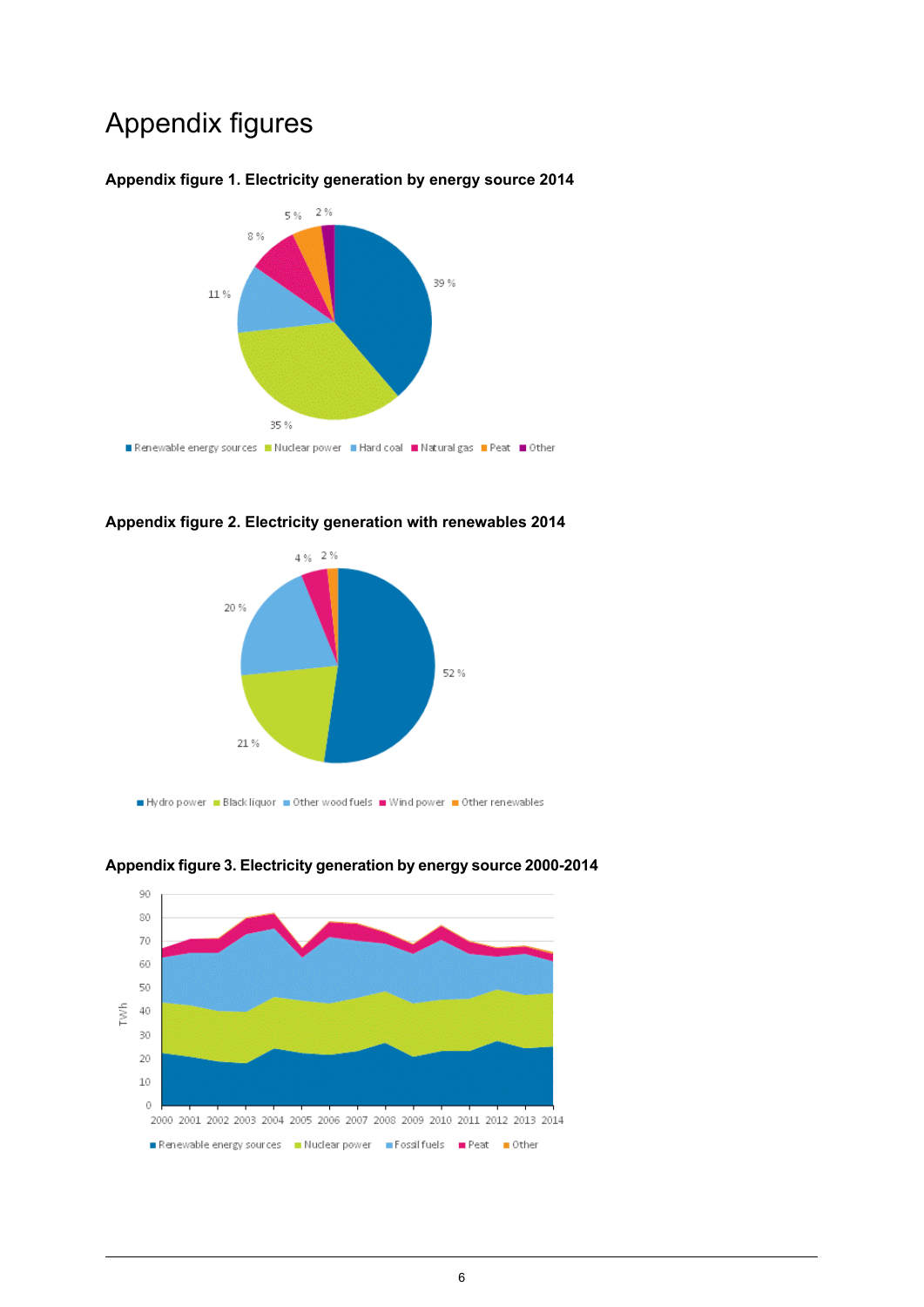

<span id="page-6-0"></span>



<span id="page-6-1"></span>**Appendix figure 5. District heat production by fuels 2000-2014**



<span id="page-6-2"></span>**Appendix figure 6. Industrial heat production by fuels 2000-2014**

Fossilfuels Peat Renewables Other

Renewables Fossilfuels Peat Other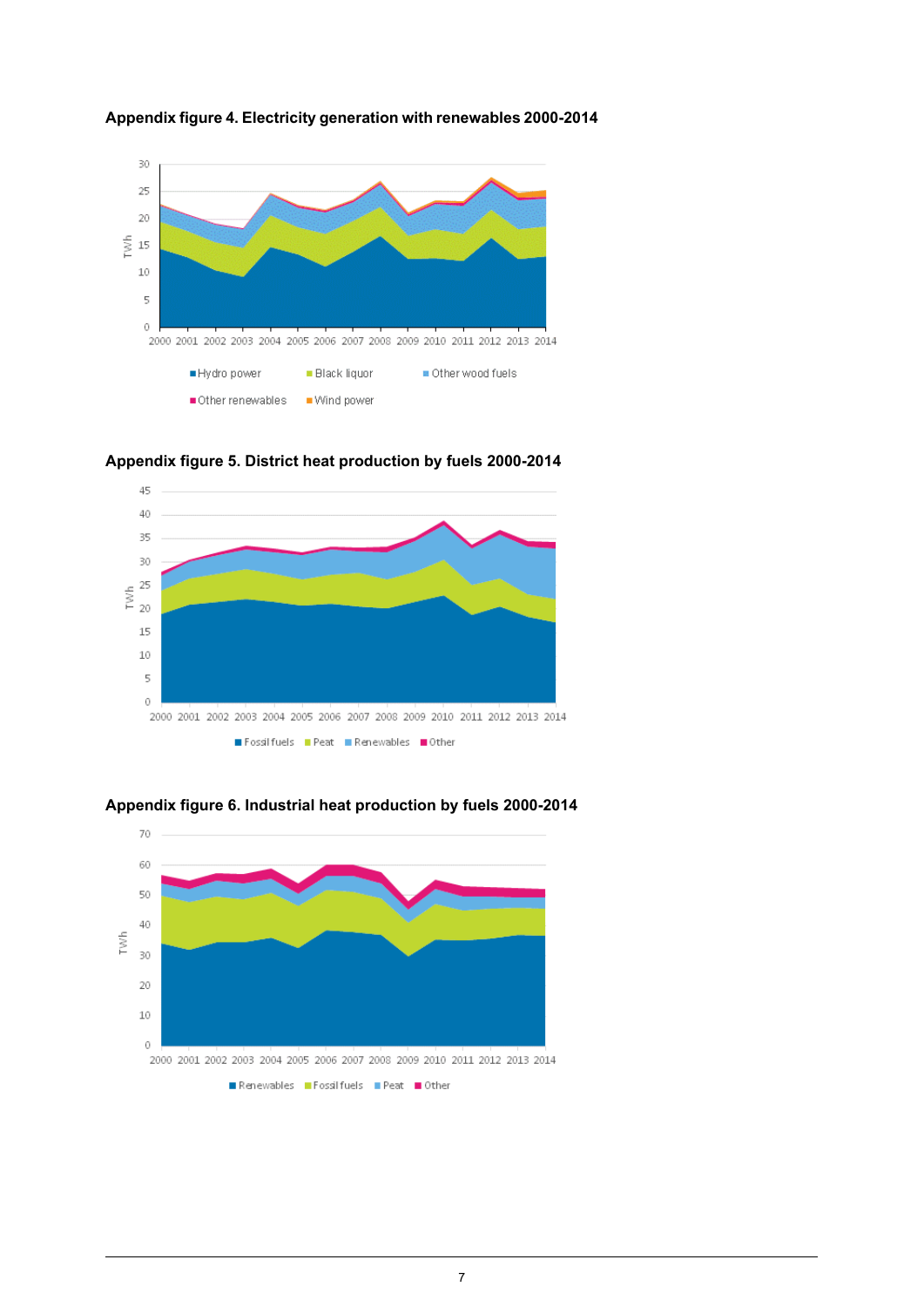

#### <span id="page-7-0"></span>**Appendix figure 7. Fuel use in separate electricity production 2013-2014**

<span id="page-7-1"></span>





### <span id="page-7-2"></span>**Appendix figure 9. Fuel use in separate heat production 2013-2014**